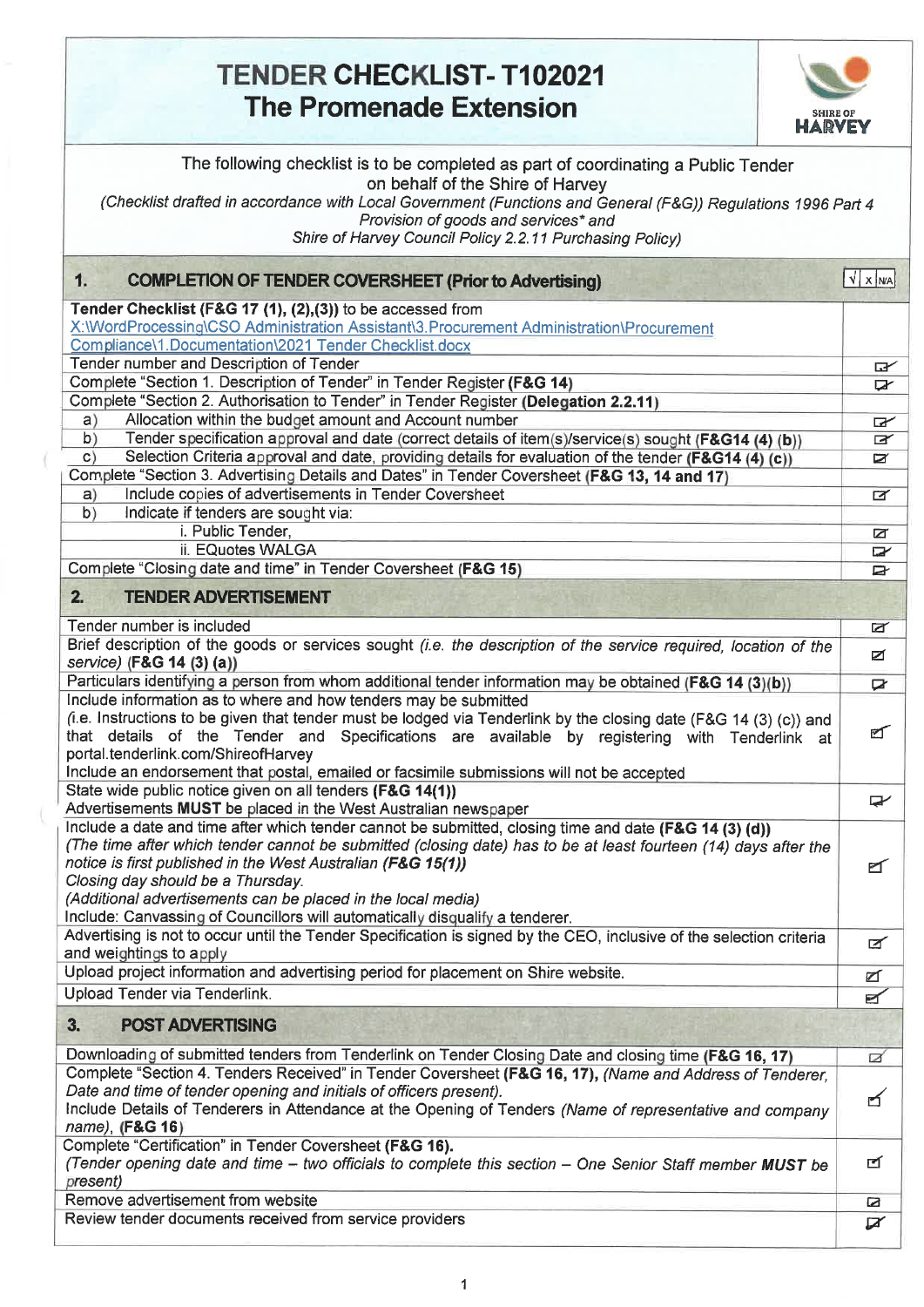| <b>SELECTION PROCESS</b><br>4.                                                                                                                                                                                                                                                                                                   |                         |
|----------------------------------------------------------------------------------------------------------------------------------------------------------------------------------------------------------------------------------------------------------------------------------------------------------------------------------|-------------------------|
| <b>Establish Selection Panel</b>                                                                                                                                                                                                                                                                                                 | ◪                       |
| Complete audit of compliance criteria                                                                                                                                                                                                                                                                                            | $\overline{\mathbf{z}}$ |
| Determine Meeting date with Selection Panel to finalise scoring of Selection Criteria according to matrix                                                                                                                                                                                                                        | ☑                       |
| Finalise recommendation by selection panel                                                                                                                                                                                                                                                                                       | Ø                       |
| <b>SELECTION PROCESS (cont.)</b>                                                                                                                                                                                                                                                                                                 |                         |
| Prepare Council Item for recommendation of preferred bidder/service provider                                                                                                                                                                                                                                                     | ☑                       |
| Obtain Council resolution to accept quotation of preferred tenderer/service provider                                                                                                                                                                                                                                             | $\mathbb{Z}$            |
| Council authorisation to CEO and Shire President to sign and seal General Conditions of Contract between<br>Shire and successful service provider                                                                                                                                                                                | ळ                       |
| Complete "Section 5. Council resolution and details of successful tender" (Resolution Number, meeting date.<br>successful tenderer) in Tender Coversheet and attach a copy of the extract from the Council Meeting minutes<br>(F&G 18 (4))                                                                                       | ☑                       |
| APPOINTMENT OF SERVICE PROVIDER<br>5.                                                                                                                                                                                                                                                                                            |                         |
| Notification in writing by the CEO to the successful tenderer, unsuccessful tenderers containing particulars of<br>the successful tender, or advising that no tender was accepted (F&G 19 and 18(5))                                                                                                                             | ☑                       |
| Obtain acceptance of offer by successful service provider                                                                                                                                                                                                                                                                        | ☑                       |
| Prepare Contract Agreement to be signed by both parties                                                                                                                                                                                                                                                                          | ◘                       |
| Complete Tender Coversheet (Section 5. Of Tender Coversheet, column - 'Detail of successful Tender')<br>Note: 'The Tender Coversheet is to include <i>Only</i> the amount for the successful tenderer after Tender has been accepted by<br>the service provider (Do not include amount submitted by other tenderers), (F&G17(3)) | $\mathbf{r}$            |
| Tender Process Completed, Recording of Tender documents and filing of all required information placed in<br><b>Tender File</b>                                                                                                                                                                                                   | ☞                       |
| DOCUMENTS TO BE INCLUDED IN THE TENDER FILE                                                                                                                                                                                                                                                                                      |                         |
| Printed advertisement of "Notice for request for Tender' sent to newspaper publisher or publishing<br>a.                                                                                                                                                                                                                         | <b>D</b>                |
| Newspaper clipping to be scanned and included in the Tender Coversheet.<br>b.                                                                                                                                                                                                                                                    | Ø                       |
| Full page extract of the newspaper (s) (name, page and date), to reflect published advertisement<br>c.                                                                                                                                                                                                                           | $\overline{\mathbf{a}}$ |
| <b>Extract of Council Minutes with Resolution</b><br>d.                                                                                                                                                                                                                                                                          | ₽                       |
| <b>Completed Tender Coversheet</b><br>е.                                                                                                                                                                                                                                                                                         | r                       |
| f.<br><b>Completed Tender Checklist</b>                                                                                                                                                                                                                                                                                          | ☑                       |
| Copy of the Tender document<br>g.                                                                                                                                                                                                                                                                                                | ø                       |
| Copy of Specifications (if applicable)<br>h.                                                                                                                                                                                                                                                                                     | Ø                       |
| Copy of Tender Register showing Tender (to include hyperlinks to Tender Coversheet, Council Item<br>i.<br>Minutes, Request for Tender Document (Brief) and Tender received from successful Tenderer).                                                                                                                            | $\blacksquare$          |

*\* "Tenders have to be publically invited according to the requirements before a local government enters into a contract for another person to supply goods and services if the consideration under the contract is, or is expected to be, more, or worth more, than \$250 000 unless subregulation (2) states otherwise"*  - Functions and General 11(1) Regulations 1996.

#### **Declaration**

The Tender Checklist and Tender Coversheet as outlined in the above have been completed and the Tender Procedure has been adhered to:

| Signed (Official or Senior Manager) | Date | 7ー 1 ー フこ          |
|-------------------------------------|------|--------------------|
| Signed (Procurement Officer)        |      | Date $17/1/2023$ . |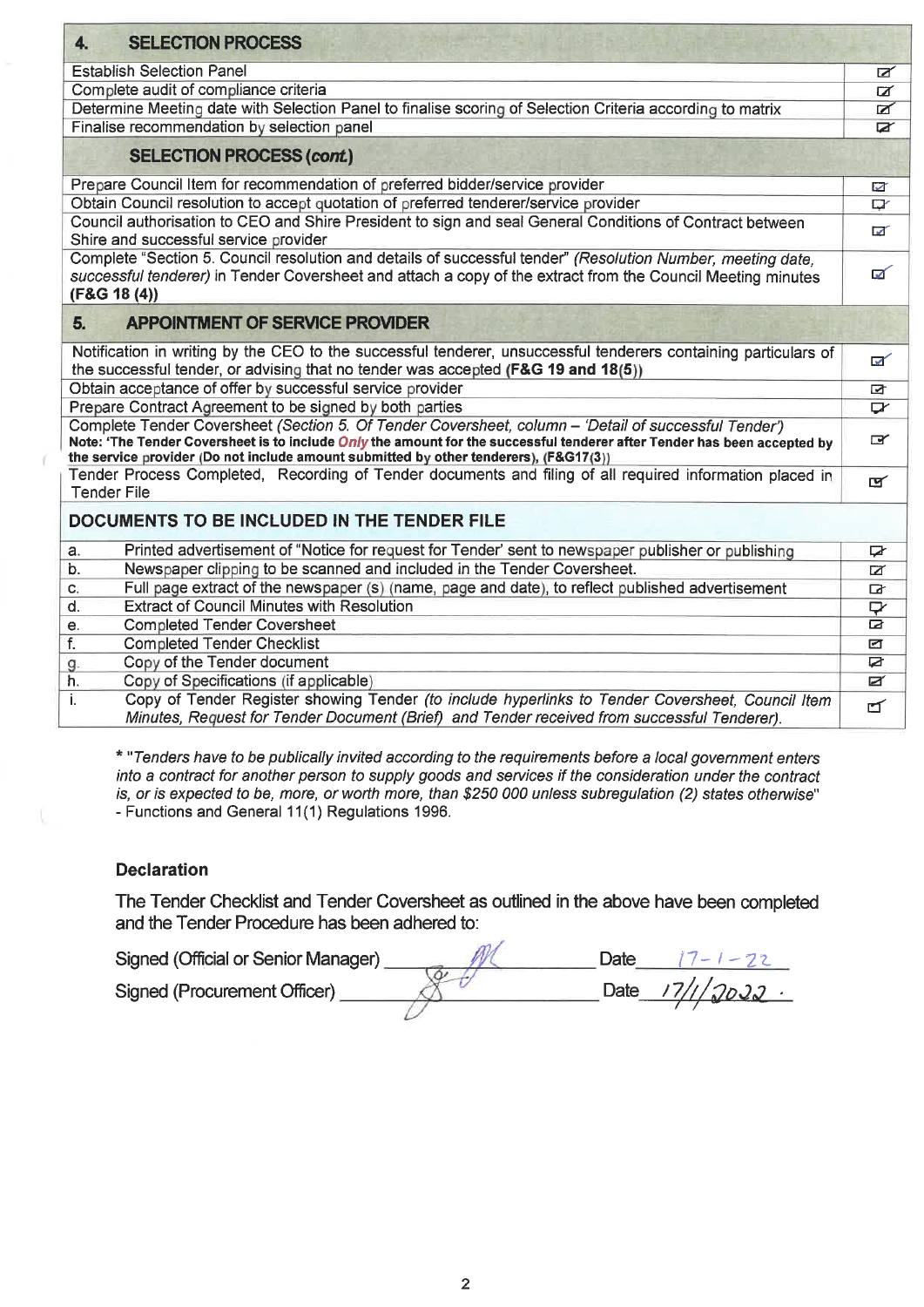

V,

**Shire of Harvey** 

#### **TENDER COVERSHEET**

### Completed in accordance with Local Government (Functions and General (F&G) Regulations<br>Part 4 Provision of Goods and services and Shire of Harvey Council Policy 2.2.11 – Purchasing Policy

| 1.                                                                                                                                                                                                                                                                                                                                                                                                                                                                                                                                                                                                                                                                                                                                                                                                                                                                                                                                                                                                                                                                                                                                                                                                                                                                                                                                                                                                                                                                                                                                   | <b>Description</b><br>of Tender    | <b>The Promenade Extension</b>                                               |                                                                                       |                           | T102021                   |
|--------------------------------------------------------------------------------------------------------------------------------------------------------------------------------------------------------------------------------------------------------------------------------------------------------------------------------------------------------------------------------------------------------------------------------------------------------------------------------------------------------------------------------------------------------------------------------------------------------------------------------------------------------------------------------------------------------------------------------------------------------------------------------------------------------------------------------------------------------------------------------------------------------------------------------------------------------------------------------------------------------------------------------------------------------------------------------------------------------------------------------------------------------------------------------------------------------------------------------------------------------------------------------------------------------------------------------------------------------------------------------------------------------------------------------------------------------------------------------------------------------------------------------------|------------------------------------|------------------------------------------------------------------------------|---------------------------------------------------------------------------------------|---------------------------|---------------------------|
|                                                                                                                                                                                                                                                                                                                                                                                                                                                                                                                                                                                                                                                                                                                                                                                                                                                                                                                                                                                                                                                                                                                                                                                                                                                                                                                                                                                                                                                                                                                                      |                                    | i. Allocation included within the Budget                                     | \$ See Attached                                                                       | No.<br>Allocation/Job No. |                           |
|                                                                                                                                                                                                                                                                                                                                                                                                                                                                                                                                                                                                                                                                                                                                                                                                                                                                                                                                                                                                                                                                                                                                                                                                                                                                                                                                                                                                                                                                                                                                      | <b>Authorisation</b><br>to Tender: | CEO approval of tender specification<br>ii.                                  | CEO sign:                                                                             |                           | Date: $\omega$ . $\alpha$ |
| 2.                                                                                                                                                                                                                                                                                                                                                                                                                                                                                                                                                                                                                                                                                                                                                                                                                                                                                                                                                                                                                                                                                                                                                                                                                                                                                                                                                                                                                                                                                                                                   | Refer                              | iii. Tender Selection criteria approved                                      | CEO sign:                                                                             |                           | Date: $39.21$             |
| Delegation                                                                                                                                                                                                                                                                                                                                                                                                                                                                                                                                                                                                                                                                                                                                                                                                                                                                                                                                                                                                                                                                                                                                                                                                                                                                                                                                                                                                                                                                                                                           |                                    | iv. WALGA Tender process: YES / NO                                           | CEO sign:                                                                             |                           | Date: 30.9.21             |
|                                                                                                                                                                                                                                                                                                                                                                                                                                                                                                                                                                                                                                                                                                                                                                                                                                                                                                                                                                                                                                                                                                                                                                                                                                                                                                                                                                                                                                                                                                                                      | 2.2.3                              |                                                                              | <b>TENDER ADVERTISEMENT</b>                                                           |                           |                           |
| 3.                                                                                                                                                                                                                                                                                                                                                                                                                                                                                                                                                                                                                                                                                                                                                                                                                                                                                                                                                                                                                                                                                                                                                                                                                                                                                                                                                                                                                                                                                                                                   | <b>Advertisement</b>               | <b>Advertising Date(s):</b>                                                  | Newspaper(s): (Must be state wide Notice)                                             |                           |                           |
| <b>Details:</b><br>(Copies of<br>advertisement to<br>be attached)                                                                                                                                                                                                                                                                                                                                                                                                                                                                                                                                                                                                                                                                                                                                                                                                                                                                                                                                                                                                                                                                                                                                                                                                                                                                                                                                                                                                                                                                    |                                    | 2 October 2021 (WA) and<br>From: 2 October 2021 (Web)<br>until closing date. | <b>West Australian</b><br>Harvey Reporter 4 o'clock Report<br>Shire of Harvey Website | Yes<br>Yes<br>Yes         |                           |
|                                                                                                                                                                                                                                                                                                                                                                                                                                                                                                                                                                                                                                                                                                                                                                                                                                                                                                                                                                                                                                                                                                                                                                                                                                                                                                                                                                                                                                                                                                                                      |                                    | From: 12 October 2021 (WR)<br>every Tuesday until close                      |                                                                                       |                           |                           |
|                                                                                                                                                                                                                                                                                                                                                                                                                                                                                                                                                                                                                                                                                                                                                                                                                                                                                                                                                                                                                                                                                                                                                                                                                                                                                                                                                                                                                                                                                                                                      |                                    | THURSDAY<br>Closing Date: Monday 28 October 2021                             |                                                                                       |                           |                           |
|                                                                                                                                                                                                                                                                                                                                                                                                                                                                                                                                                                                                                                                                                                                                                                                                                                                                                                                                                                                                                                                                                                                                                                                                                                                                                                                                                                                                                                                                                                                                      | <b>Closing Date and</b>            | Closing Time: 3pm                                                            |                                                                                       |                           |                           |
|                                                                                                                                                                                                                                                                                                                                                                                                                                                                                                                                                                                                                                                                                                                                                                                                                                                                                                                                                                                                                                                                                                                                                                                                                                                                                                                                                                                                                                                                                                                                      | <b>Time of Tender:</b>             |                                                                              |                                                                                       |                           |                           |
|                                                                                                                                                                                                                                                                                                                                                                                                                                                                                                                                                                                                                                                                                                                                                                                                                                                                                                                                                                                                                                                                                                                                                                                                                                                                                                                                                                                                                                                                                                                                      |                                    | (Must be minimum 14 days from advertising)                                   |                                                                                       |                           |                           |
| Copy of Advertisement to be placed below (Must be copied - Word version to be attached and<br>extract from Newspaper to be placed below):<br>Betalls of the Tender and<br>Betallable by registering on<br>available by registering on<br>Web itendifield profiles<br>the strip of the compare<br>surfably<br>surfably and limited and<br>independent and extragance of<br>independent and extragance of<br>independent and extendighting, paths<br>and landscaping,<br>petalls<br>A compulsory site meeting<br>will be held on Wednesday 6<br>October 2021 at 10am.<br>The Shire of Harvey<br>Torres Strait About Islander<br>Torres Strait Wislander<br>Uninesses of the Mell as<br>Uninesses of the William Correct<br>tender for work with us.<br>Wrenther "Confrage cuality of the properties of the confrage of $\hat{A}$ and $\hat{B}$ and $\hat{B}$ and $\hat{B}$ are the confrage of the state of $\hat{A}$ and $\hat{B}$ are the contract of $\hat{B}$ and $\hat{B}$ and $\hat{B}$ and $\hat{$<br>Canvassing of Councillors will<br>automatically disqualify.<br>Tenders close at 3.00pm on<br>and can only be lodged using<br>and can only be lodged using<br>the supering only be lodged using<br>the superflare of the complete<br>ANNIE RIORDAN<br>CHIEF EXECUTIVE OFFICER<br>Late Tenders, postal, emailed<br>or to a accepted. The lowest<br>price, or any tender, will not<br>price, or any tender, will not<br>necessarily be accepted.<br>THE PROMENADE<br>SHIRE OF<br><b>HARVEY</b><br><b>Ereath of Presh Alr</b> |                                    |                                                                              |                                                                                       |                           |                           |
|                                                                                                                                                                                                                                                                                                                                                                                                                                                                                                                                                                                                                                                                                                                                                                                                                                                                                                                                                                                                                                                                                                                                                                                                                                                                                                                                                                                                                                                                                                                                      |                                    |                                                                              |                                                                                       |                           |                           |
| 4.                                                                                                                                                                                                                                                                                                                                                                                                                                                                                                                                                                                                                                                                                                                                                                                                                                                                                                                                                                                                                                                                                                                                                                                                                                                                                                                                                                                                                                                                                                                                   |                                    |                                                                              | <b>TENDERS RECEIVED</b>                                                               |                           |                           |
|                                                                                                                                                                                                                                                                                                                                                                                                                                                                                                                                                                                                                                                                                                                                                                                                                                                                                                                                                                                                                                                                                                                                                                                                                                                                                                                                                                                                                                                                                                                                      |                                    |                                                                              |                                                                                       |                           | Page 1 of 2               |